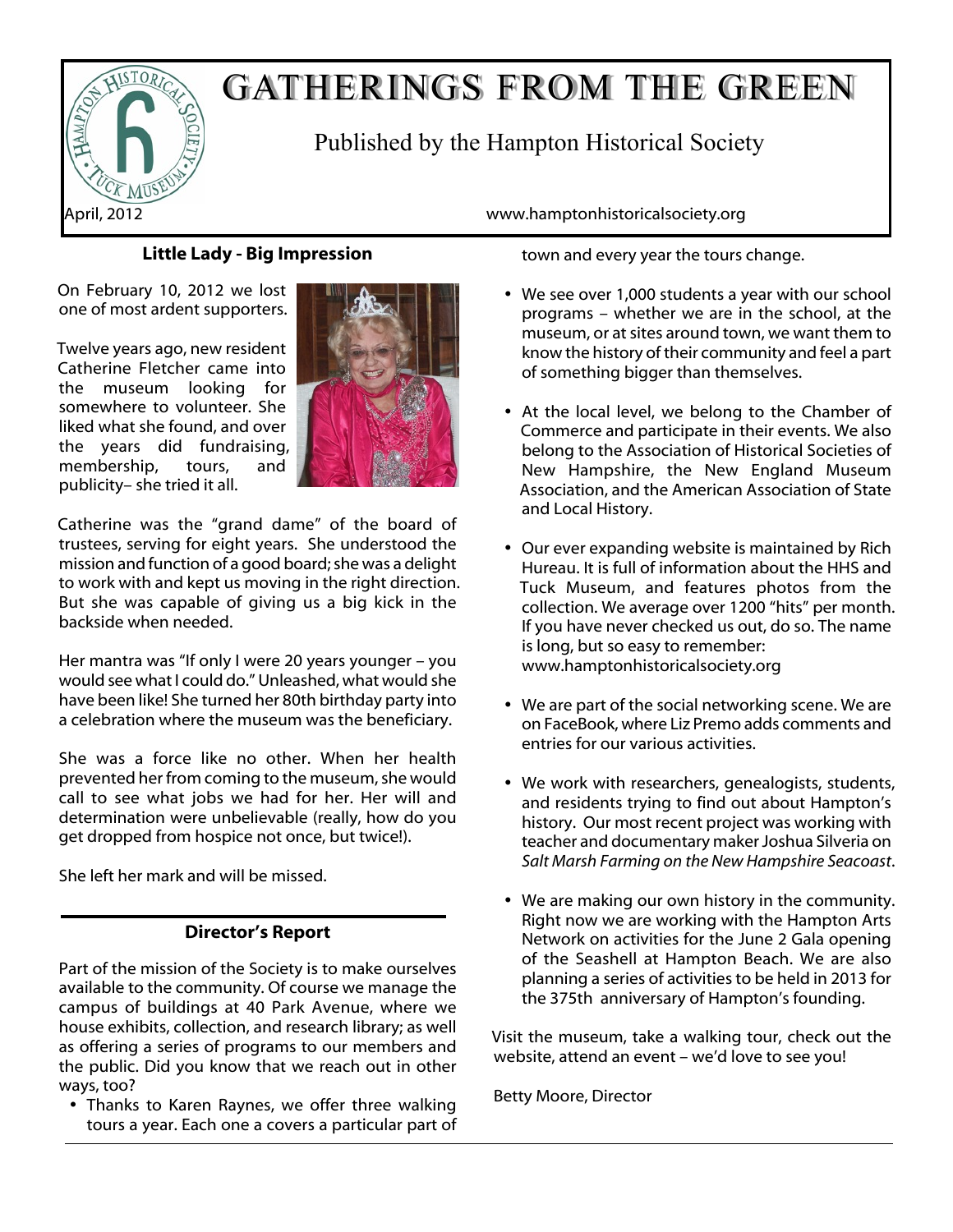# **President's Report**

We were deeply saddened by the death earlier this year of long time Director Catherine Fletcher, after a prolonged illness. Catherine was an enthusiastic member of the board, with a can-do attitude and who always provided us with sage advice. Her contributions to the Society were many, and her leadership in the annual Pig Roast fundraiser will be missed. Her many friends and family members have made donations in her memory to our building fund, and we will make certain that she is remembered as that addition is planned.

The building committee has been meeting, and I hope we will be ready with a plan by the time of our annual meeting in October. We expect to be able to present a plan that is financially prudent and solves our most basic issue, which is storage and work area space.

Many of you will remember the town clock in the Odd Fellows building on Lafayette Road (the building burned down in the 1990's). Cliff Pratt and other volunteers are working to have the clock back in business by the 375th anniversary of Hampton in 2013. We have been assisting Cliff and his work on restoring the town clock in small ways. The clock mechanism is nearing the completing of its restoration and the bell has been cleaned. Recently, Joan Eagleson and the team from Lavallee Brensinger Architects presented the building design to the Hampton School Board for the placement of the clock and bell in a new structure in front of Centre School on Winnacunnet Road, and the plans look great.

I think the highlight of the winter was the debut of the film "Salt Marsh Farming on the New Hampshire Seacoast," created by Josh Silveria. Seventy-five attended the event held at the Lane Library, and Josh did an excellent job of weaving together pictures, video, live interviews, and historic writings into the documentary. Copies of the DVD are available for purchase from the Museum and a portion of the proceeds benefit the Society.

Our fundraising plans are set for the year. The 11th Annual Pig Roast will be held on September 1 on the grounds. Tickets for members are available by mail for the reduced price of \$18 until August 1. Email your order to info@hamptonhistoricalsociety.org. We are continuing to be a sponsor of charitable gaming at Ocean Gaming on Ocean Boulevard. Our dates for the balance of this year are May 6 and 9; July 18 and 19; September 19 and 20; and December 5 and 6. We have

already received approximately \$1,000 for our sponsorship of 2 gaming days in March.

We have a busy summer and fall planned, and can really use more volunteers to help. The Monday morning work parties have started, and we encourage everyone to drop in and assist in a variety of activities, from gardening, to cleaning, to carpentry. No reservation required; drop-ins welcome; Mondays from 9 to noon.

Ben Moore President

# **A Short Oral History Project Update**

The Hampton Historical Society recently purchased a Zoom H2 Handy Recorder. This recorder is a portable solid state audio recorder and will provide the Hampton Oral History Project with an enhanced recording capacity. While the current recording system has successfully produced several interviews, the Zoom H2 will create even higher quality audio recordings. Betty Moore and I have been practicing with the Zoom H2 and are both impressed with its recording capacity and sound quality.

Oral history interviews will resume in May and an interviewee list and plan is being developed. A meeting of the Hampton Oral History Committee is planned for May.

Successful interviews have been conducted with Ada and Russ Merrill, Priscilla Walker, John and Pat Christensen, Bud Palmer, Bud DesRochers, and Fred Rice, with more to come.

I am reviewing the current interviews and developing individualized folders for each interviewee.

There is a need for volunteers to listen to current interviews and prepare outlines of the topics discussed by the interviewee. Help is also needed in the development of individualized interviewee folders to be used in an oral history library.

Bill Keating Hampton Oral History Committee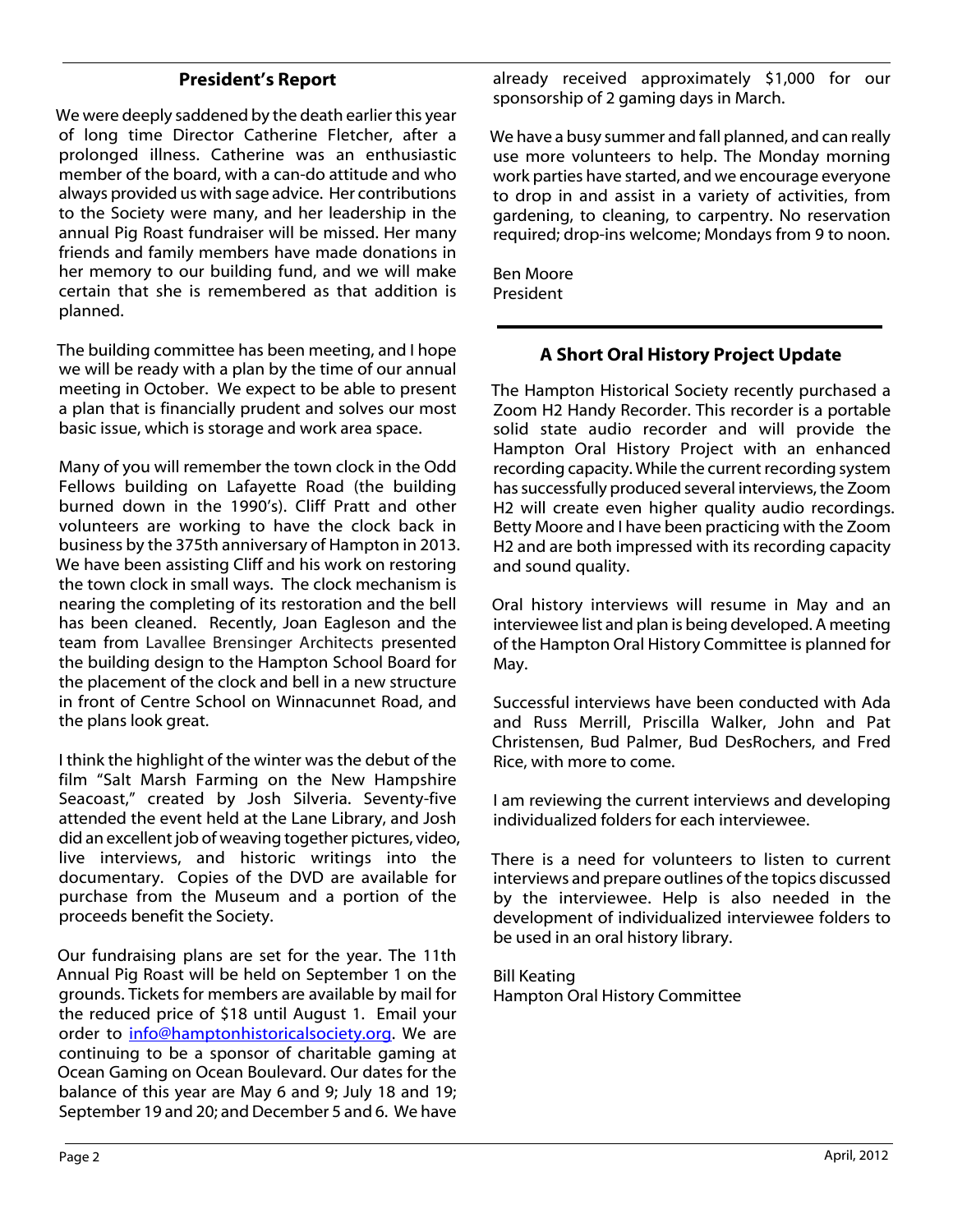# **Turner Night at the Tuck - May 23**

Come see the latest exhibit at the Tuck Museum – the Turner Room. Inspired by Cheryl Lassiter, we gathered furniture, paintings, and Charles Henry Turner-related items into the parlor of the 1880s portion of the museum. Museum lighting was installed to showcase the collection and the results are fantastic!

Charles Henry Turner was born in Newburyport, MA in 1848. After his mother's death he came to live in Hampton with his grandparents, Theodate and William Goss, at their home on Lafayette Rd.

Turner began painting in his 30s, training in Europe, where he met his wife, Elise Hagedorn. They lived in Boston's Beacon Hill, where Charles had his studio and made his living as a portrait painter. He enjoyed returning to his ancestral home in Hampton, and spent time photographing and painting the local landscape. Later in life, he moved to Jackson, NH, becoming part of the White Mountain painting movement.

Well respected and revered in Hampton, he was buried in the High Street Cemetery in 1908.

Turner Night takes place May 23, at 7PM. Learn more about Turner and join us for refreshments as we open the exhibit. Who knows – Turner may even show up himself!

# **Sneak Peek at an Upcoming Publication**

Just imagine, after a hard day's journey, sleeping in a bed with a couple of strangers! This was commonplace in colonial days. Cheryl Lassiter is finalizing her book *Meet and Substance; A History of Tavernkeeping in Olde Hampton*. In it you will learn about Hampton's everyday life, fights, court cases - the stuff good soap operas are made of.

For a prepublication glimpse of the content, check out her blog at lassitergang.com. Cheryl writes about what happens when a lodger, Doctor Cordwin, tries to get a local tavern keeper's servant to procure for him Mary Wedgewood, "the prettiest girl in Hampton."

The first ten people to post their name in the comments section under the "WIN A FREE COPY OF TAVERNKEEPING IN HAMPTON!" will win a free copy of her book when it is published.

# **Hampton's 375th Birthday Celebration**

Hampton turns 375 in 2013, and the Hampton Commission 375 is already making plans to commemorate the occasion. Although the main observance will be held August 9-11, other smaller events will take place throughout the year, in coordination with other organizations in the town.

The Commission, chaired by Dustin Marzinzik, has been working on a number of different events to be held in August, such as a militia encampment, historical displays, games for children, and entertainment. The idea is to have a full weekend of activities as the main focus of the celebration, and to involve as many townspeople as possible. A contest in the schools to design the 375th logo is in progress. A website is also being designed to put all the information in one place.

The first event will actually take place this year. On October 14, 2012 the Congregational Church will celebrate Descendants' Sunday with a special church service welcoming descendants of the early families, and plans are being made for a picnic afterwards. More details will be forthcoming soon.

# **Mix, Mingle, and Share**

The Hampton Arts Network had their membership drive April 28th at the new Hampton Beach South Pavilion Conference Center.

A display from the Hampton Historical Society's collection of artists gave a rare showing of the talents of Charles Henry Turner, Caroline T. Cutler, Edna Leavitt, Doris Bragg, and Isabella Shirley Lane Lamprey. The work of these artists may been seen at the Tuck Museum during their hours of operation, Sunday, Wednesday, and Friday, 1 to 4 pm.

Hampton Historical Society's Director Betty Moore was elected as a new board member of HAN. Betty will bring to this fledgling group her experience and energy. Congratulations Betty!

The Hampton Arts Network and the Hampton Historical Society often work together on community events. The two groups are at present involved in arts and history presentations during the Hampton Beach Gala event June 1 and 2, 2012.

Karen Raynes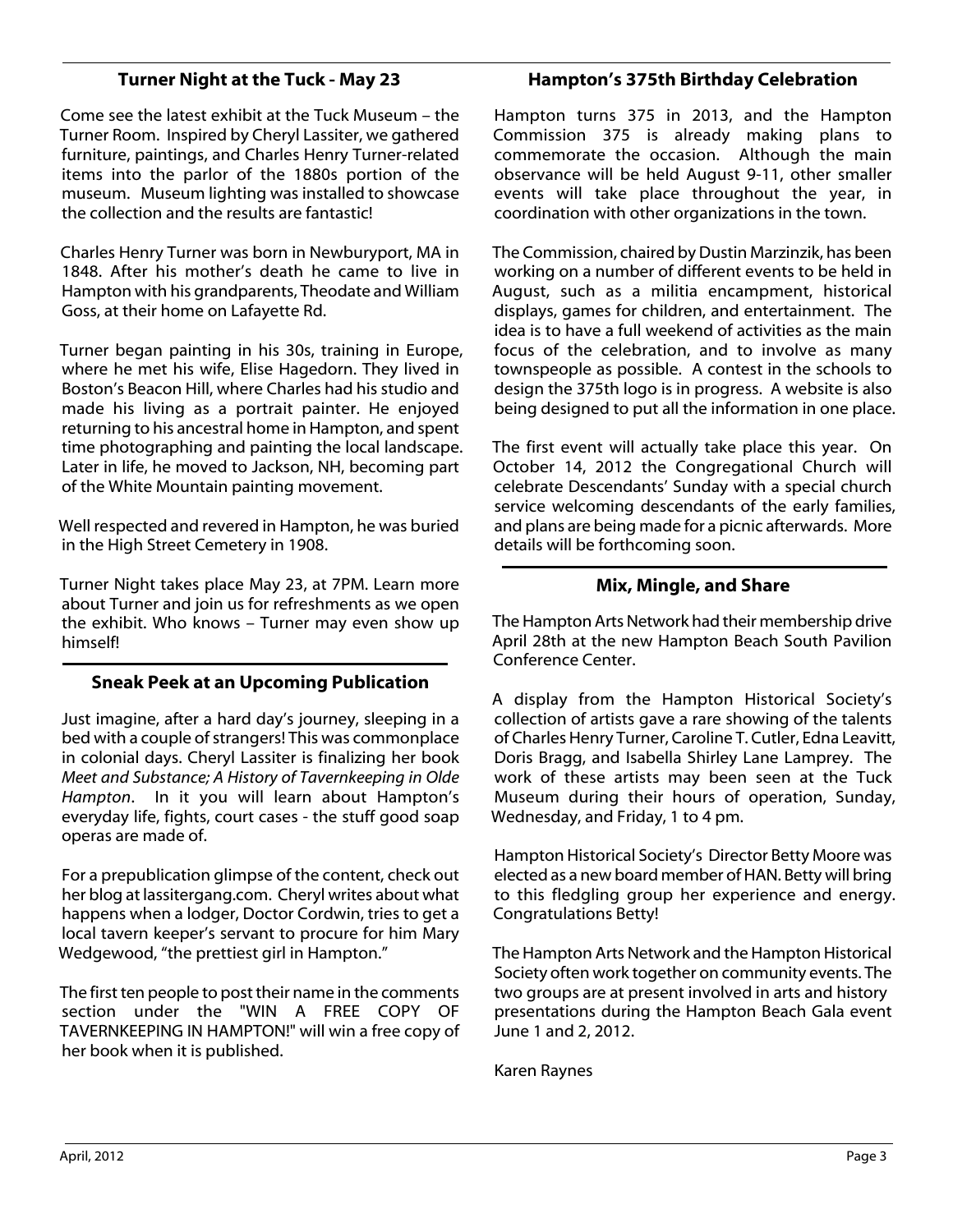# **Noted Architectural Historian to Speak**

"Big House Little House Back House Barn"...This catchy little children's rhyme ties into some of the research of architectural historian, Thomas Hubka, whose specialty is vernacular architecture and its cultural meaning. A program of the same name begins at 2PM, Saturday, July 7, at the Tuck Museum. Hubka will talk about this 19th century New England farm-building style, how it fit into that way of life, and point out some examples throughout the region.

Vernacular architecture is the study of buildings that were constructed using local building traditions and construction materials, and how those buildings reflect the environmental, cultural, technological, and historical context of an area. Examples familiar to us would be farms, bungalows, ranch houses, and worker's cottages. These were the "common man" type of buildings, built without the benefit of an architect.

Hubka wrote the book *Big House Little House Back House Barn: The Connected Farm Buildings of New England* (The University Press of New England), for which he received the Abbott Lowell Cummings Award in 1984 for the best book in American vernacular architecture. He has also studied the wooden synagogues of Europe, for which he won the Henry Glasse Award in 2006, and has received the 2009-2010 Association of Collegiate Schools of Architecture (ACSA) Distinguished Professor Award. Now retired, Professor Hubka taught architecture at the University of Wisconsin−Milwaukee for over twenty years and the University of Oregon for fifteen years.

This program is sponsored by the New Hampshire Humanities Council. It is free and open to the public. We hope that you can join us for a most informative and interesting afternoon.

# **Hampton Photos on Display**

If you are interested in old photos of Hampton, stop by the *401 Tavern* on Lafayette Rd.

For the past few months we have been working with Dan Lanio, providing photographs for the "Old Hampton" section of the restaurant. Right now there are over 100 photos of Hampton on exhibit, with more to come. The food is great, too!

# **Gala Opening of the Seashell Pavilion at Hampton Beach**

June 1st and 2nd mark the two-day event celebrating the new \$14 million renovation to Hampton Beach. Friday night will be the official ribbon-cutting, concert, and fireworks.

On Saturday, the Hampton Historical Society and Hampton Arts Network have been asked to provide events for the public to enjoy from 10am – 4pm. There are lots of great things planned for the day! There will be art exhibits and demonstrations by local artists, book signings by local authors, and book readings for children. A nationally known artist, Will Moses, will be featured artist/author. Planned are children's crafts, a mural painter, and huge kites flying above the shore from KONE (Kites Over New England). The Blue Ocean Society will have a marine life tank for kids. Music will continue throughout the day on the seashell stage and in the side tents.

The Historical Society will be showing videos relating to Hampton's history, along with exhibits, including Hampton postcards, silhouette artist Lillian Clarke, and beach fashions 1890s to the present. The day ends with more entertainment, a dedication of the new lifeguard station, and more fireworks.

It will be a wonderful weekend event. More information can be found on the Hampton Beach Village Precinct website, www.hamptonbeach.org, in their events sections. All events are free and open to the public.

# **Historical Hampton Walk Through Hampton's Past & Present Business Community**

The first walk of 2012 will take place Saturday, May 19th, 2012 at 1PM, with Betty Moore and Karen Raynes taking you down memory lane in Hampton.

This new walk will be about the Past & Present business community in Hampton.

We will tour seven businesses, looking into the corners and walking the creaky floors of buildings that remain vibrant after 112 years.

Meet in the High Street parking lot at 1PM. Reservations are required by calling the Tuck Museum at 603-929- 0781. A \$10.00 per person fee insures future walks.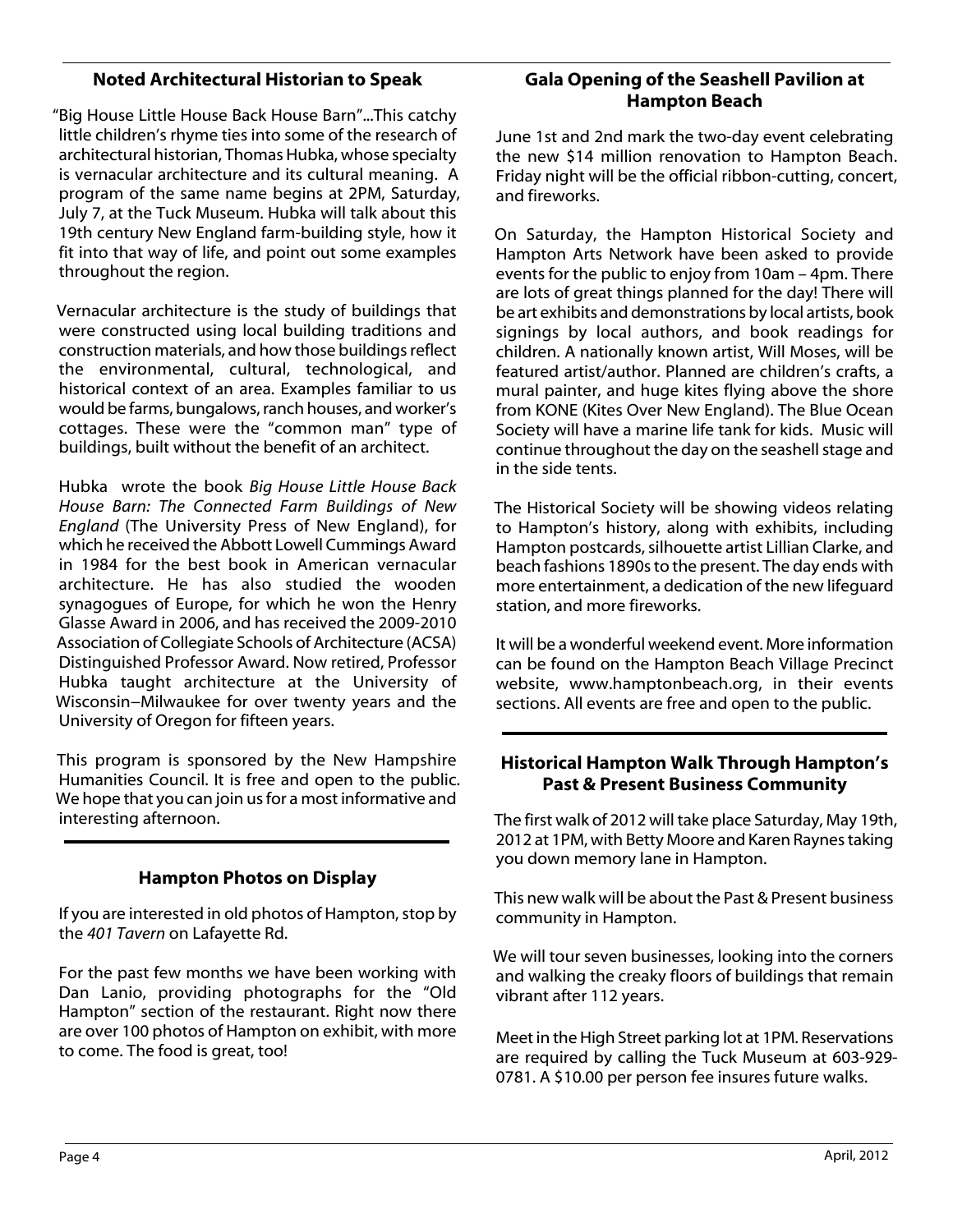# **Gifts to the Collection 2011**

- Commonplace book of Josiah Page; notes on Mary Page and the history of Hampton by Josiah Page- Steve Brigandi
- ü Sheet music *Let's go Down to Hampton Beach* Robert de Loura le Doux Bouvier-Cosmos
- ü Genealogy *The Heritage of Mary Katherine Towle Book 1* J. Kenneth Crozier, Jr.
- Lane Company Cedar Chest from Eames House Furniture; Hampton; excerpts from a Campbell House diary (made by Carl Campbell); book - *American Heritage History of Antiques Civil War – WW I* – Elizabeth Aykroyd
- ü Dedication booklet- Exeter Hampton Elks Lodge No. 2075; membership notice Theresa Ryan
- U.S.S. Hampton "Welcome Aboard" packet; booklet of "Courses and Distances", 1837; Great Boar's Head Road information; report of purchase and sales of liquors 1847-1858– Town of Hampton (Fred Welch, Town Manager)
- ü Book *Brief History of Old Newbury*; copies of town records from the NH State Archives; *Ward Family Account Book 1723-1839*; copy *Confessional Tears of a Louis d Orr* by Oliver Whipple; copy Constable Morris Hobbs Tax and Military Receipts 1696-1710 – Cheryl Lassiter
- Photographs of Leavitt Barn showing siding and roofing phase estate of Ken Hanson
- ü Selectmen's photos c. 2005; James House Assoc. Final Report 1998; Benjamin James House Historical Report 1997; collection of museum reference books; Lydia E. Pinkham tablets; slate board- Betty Moore
- ü Book *Manuscripts/N.E. Historical Genealogical Society*; DVD *Arbor Day 2011 at the Tuck Museum*; CD Dave DeGagne programs at Tuck Museum; CD Hampton Tax Maps 2010 Abutters Index; CD Barn Surveys- Candy **Stellmach**
- Kid leather toddler shoes Susan Schwartz
- ü *2010 Annual Report Town of Hampton*; *2010 Hampton School District Annual Report*; 2011 Memorabilia Hampton Christmas parade; book *'G' is for Granite* – Tuck Museum Collection Committee
- ü Book- *'32 in 44' Building the Portsmouth Submarine Fleet in World War II* Naval Institute Press
- ü Oil Painting *James Homestead* by Silvia Getchel Brad and Karin Jacobson
- ü Oil Paintings *The Hurd Farm* by Bernice Palmer and *Salt Marsh Farming* by Lavinia Larkin, women's dress shoes, women's dancing shoes – Irene Palmer
- Items belonging to Caroline Bell Nudd and Madeline Webster Nudd: lace top, bonnets, table runner, hooked rug, crazy quilt, sewing equipment, children's toys, candy box, hairbrush, school bell from East End School, collection of town reports 1864-1918, guest register Eagle House Hotel, photograph Eagle House Hotel c. 1880s, booklets *- Hampton in the Revolution*, and *Hampton Beautiful Place of the Pines*; 1938 program *Memorial Exercises for Eunice "Goody" Cole*– Robert Nudd
- Madame Alexander doll, fox stole Martha Williams
- ü Photographs storms at Hampton Beach (1933, 1938, 1944, 1950) Jackie Manix
- Slat folding chair c. 1950s, folding wooden wool bale box Rose Ciesla
- Minard's liniment bottle unearthed during Eagle Scout sidewalk project 5/2011
- ü CD containing information relating to Deacon Tuck Gristmill (High St.); scans of mill articles, correspondence, transcript of William Barkley's oral history and his personal papers relating to mill – Kim Grondin
- Stereopticon Card of Hampton Beach House, 1872– Museum purchase
- Whiting Milk Bottle Boy Scout Troop 177
- ü Board Game, woodworking tools, planes and scribe, Book *Antique Trader Tools Price Guide* Bud DesRochers
- Whittier collection photos, postcards etc. –Pat Thoen
- **Souvenir pin of the 50th Anniversary Hampton Beach Village District Charlie Preston**
- ü Cookbook A*+ Recipes From Marston School -* Lane Memorial Library
- ü Booklet *The Length of a Man's Days*; Hampton *Beach News Guide* Nat Figuers
- ü Watercolor *District School House* Judy Morris
- ü Watercolor *District School House* Peg Duffin
- ü Book *A Museum of Early American Tools* Chet Riley
- ü Woven linen tablecloth (Moulton /Palmer family); photograph of the interior of the US Coast guard station John and Ruth Mason
- ü Memoir *Memories of Hampton Beach* by Herbert J. Henneka Claire Henneka Service



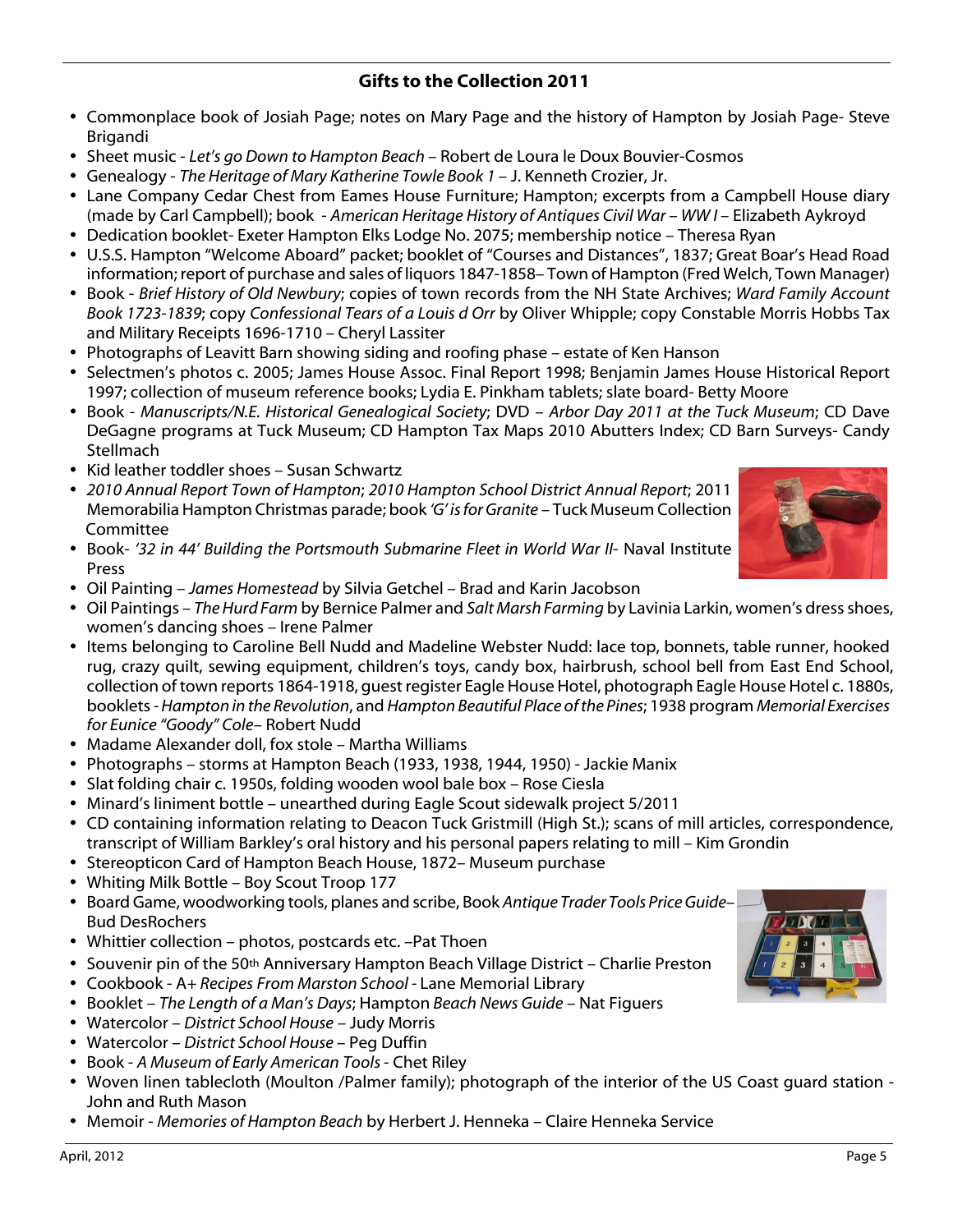- Photograph Herbert L. and Sarah B. Tobey Bud Palmer
- Tuck Hall Trowel used at the dedication of the 1960s wing– Estate of Wilbur M. Hoxie
- ü Collection of post office stamps from H.B. office at Sands Hotel Joan McLeon
- ü Wicker doll sleigh, wooden one horse sleigh Rose Claire
- ü DVDs- interviews with Harold Fernald, Ellen Goethel, Eric Small, and Alex Herlihey regarding salt marsh farming – Joshua Silveria
- Photographs Ocean House Hotel from the beach, Delancy House, fish houses at North Beach (copies) – Eric Small Seabrook Historical Society
- Photographs 1949 Hampton Center Girls Bowling Champs and George Emery's blacksmith shop – Priscilla Walker
- HB bumper sticker, post card folder donor unknown
- Souvenir china bowl of Boar's Head Kathleen Tattan
- Postcard collection NH seacoast towns Henry Patten
- ü Collection of powder horns; miniature tintype album; booklet *Trolleys to Hampton Beach Vol. 3 Amesbury Division*, bible records and family obituaries, photos – Marston homestead Exeter Rd. Marston family – Richard Symmes
- Photograph Office of Sea Castle Motel and Cabins Frank Loopley
- Photograph 1937 Center School H. Alfred Casassa
- Framed advertisement for Hampton Movie Theater Judy DuBois
- Papers relating to Perkins House 54 Tide Mill Rd. Ann Carnaby
- **Blotter for Goldenrod Kisses- Bernie Dunbrack**
- ü J. Frank Walker glass plate negatives, photos and postcards Wayne Mason Kittery Historical and Naval Society
- Keer Family Genealogy Gary Charles Keer

# **Building and Grounds**

The close of 2011 realized completion of 2 Eagle Scout projects now benefiting HHS: Steven Hurley of Troop 377 earned the rank of Eagle Scout in March, 2012, for his front walkway project. Ryan Lamers of Troop 177 completed the wheel chair ramp for our main entrance last fall and is now working to complete the rest of his Eagle Scout requirements.

Building and grounds work for 2012 will be as busy as past years. Several projects have been identified to be tackled by the Monday Morning Work Party and other groups. Aside from cleaning out the workshop and setting up new exhibits in the barn, two higher priority projects must be completed this year. First, the beach cottage roof was found to be leaking and must be replaced. For now, it is covered with a tarp. Second, our school house has water damage from the stone chimney. After school tours are completed this spring, exploratory work will begin to determine the best method of repair while preserving the history of the schoolhouse. Depending upon results, repairs may be significant and require additional help and resources from HHS volunteers and members.

Any help that can be offered by our members is greatly appreciated. Please contact Ken Lobdell or Ben Moore for more details.

# **Membership drive for 2012**

The 2012 membership drive is off to a good start. As of April 12, 84% of our members have responded. Many have included additional contributions towards the HHS Operating Fund, Endowment Fund, and Building Fund, further solidifying our financial position. Thank you very much!!

There are still 60 members we have not heard from yet. If your mail label has a check mark next to it, that means your membership has expired. Please consider supporting HHS by renewing your membership for 2012. Any questions or concerns can be sent to me, Ken Lobdell - Membership Coordinator, at the Hampton Historical Society mail address.

## **Mission**

The mission of the Hampton Historical Society is to increase public knowledge and understanding of the history and cultural heritage of the town of Hampton, New Hampshire, from its earliest inhabitants to the present generation. We will communicate that history through an active museum, educational programs, and a resource library.



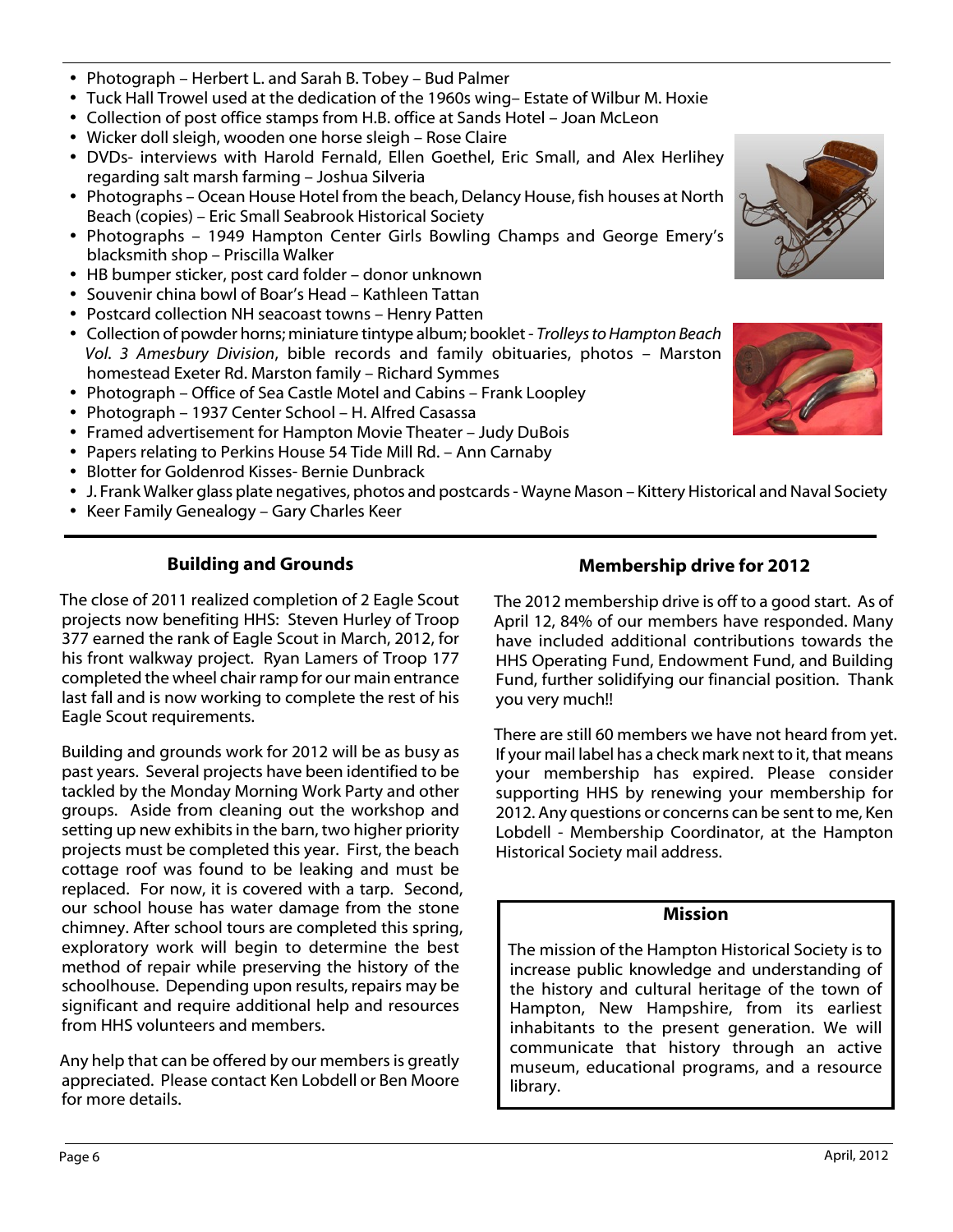# **Donors to the Operating Fund, Endowment Fund, and Building Fund**

We recognize with thanks the following members who made donations to the Operating Fund and the Endowment Fund during the annual appeal. Also included are donors in memory of Catherine Fletcher for the Building Fund. Their gifts are extremely important to our on-going success.

234 Lafayette Road Realty LLC Dr. & Mrs. Timothy Antaya Douglas & Elizabeth Aykroyd John & Moyra Baker Mr. & Mrs. Walter Beaulieu Susan P. Bachelder Pat Bancewitz Eleanor A. Becotte Wolfram Blume Tom & Ginny Bridge Steve Brigandi Dan & Jan Bryant Arthur Caira Alfred H. & Barbara Carlson H. Alfred Casassa Mr. & Mrs. Edward Caylor Mr. & Mrs. Tom Claire Susan Cloutier Marge Colt J. Kenneth Cozier, Jr. Richard S. Dennison Mr. & Mrs. Gerald Dignam Robert W. & Velma M. Drinwater Mr. & Mrs. William K. Dustin Mr. & Mrs. Edward T. Mc Dermott Glyn P. Eastman Eric & Alicia Fachon

# **Board of Trustees**

President Ben Moore Vice Pres Candy Stellmach Secretary Sammi Moe Treasurer Bob Dennett

#### **Trustees**

Elizabeth Aykroyd Dave DeGagne Rick Griffin Rich Hureau Bill Keating Ken Lobdell Dyana Martin Mark McFarlin Linda Metcalf Liz Premo Karen Raynes

Mr. & Mrs. Stephen Falzone Jack & Carol Feeney Catherine H. Fletcher Carolyn Fluke William & Loretta Gallagher Lloyd T. Graves John Hall Stanley A. Hamel David L & M. Esther Hopkins Mr. Richard Hureau Bruce Inglis Brad & Karin Jacobson Bill & Carol Keating Mary Alyce Knightly Rev. Deb Knowlton Leonard & Kathleen Kopala Glenn Lane Ken Lobdell Vivianne Marcotte John K. Martin Sandra VanHorne Marston Patty & Glenn McKenzie Mr. Russell E. Merrill Mr. & Mrs. Richard P. Millette Byron and Sammi Moe Ben & Betty Moore Chuck & Pat Navin

Joan O'Donnell Mr. & Mrs. Jeffrey B. Palmer Mr. & Mrs. Paul Powell Mrs. Linda Quinn Karen Raynes Tom & Linda Rickenbach Diane and Chet Riley Geraldine Ross Rosemarie Schwartz Mr. & Mrs. Dann B. Shaw Katherine Simpson Mr. Robert L. Simons Lucinda T. Spaney Christina & Bill Stohl Mr. & Mrs. Roger R. Sylvester Edward Tate Arnet & Anne Taylor Mr. & Mrs. Richard A. Taylor Priscilla Ann Thoen Mrs. Katherine Tinios John & Jennifer Troiano Mr. Roger Towle Scott & Amy Vandersall Carol Wallace Robert D. Wallace Marilyn Wallingford Art & Mickey Wardell

# **Garden at the Museum**

This is the before picture of a garden at the Tuck Museum which is being prepared for the planting of an herb garden. The Hampton Historical Society was awarded a \$125 grant from the Exeter Area Garden Club to establish a garden by the Leavitt Barn.

 The garden will be a historical, educational representation of a garden that colonial settlers would have used for their everyday cooking, medicine, and cosmetics.

Come visit throughout the summer to watch the garden progress and grow.

Karen Raynes